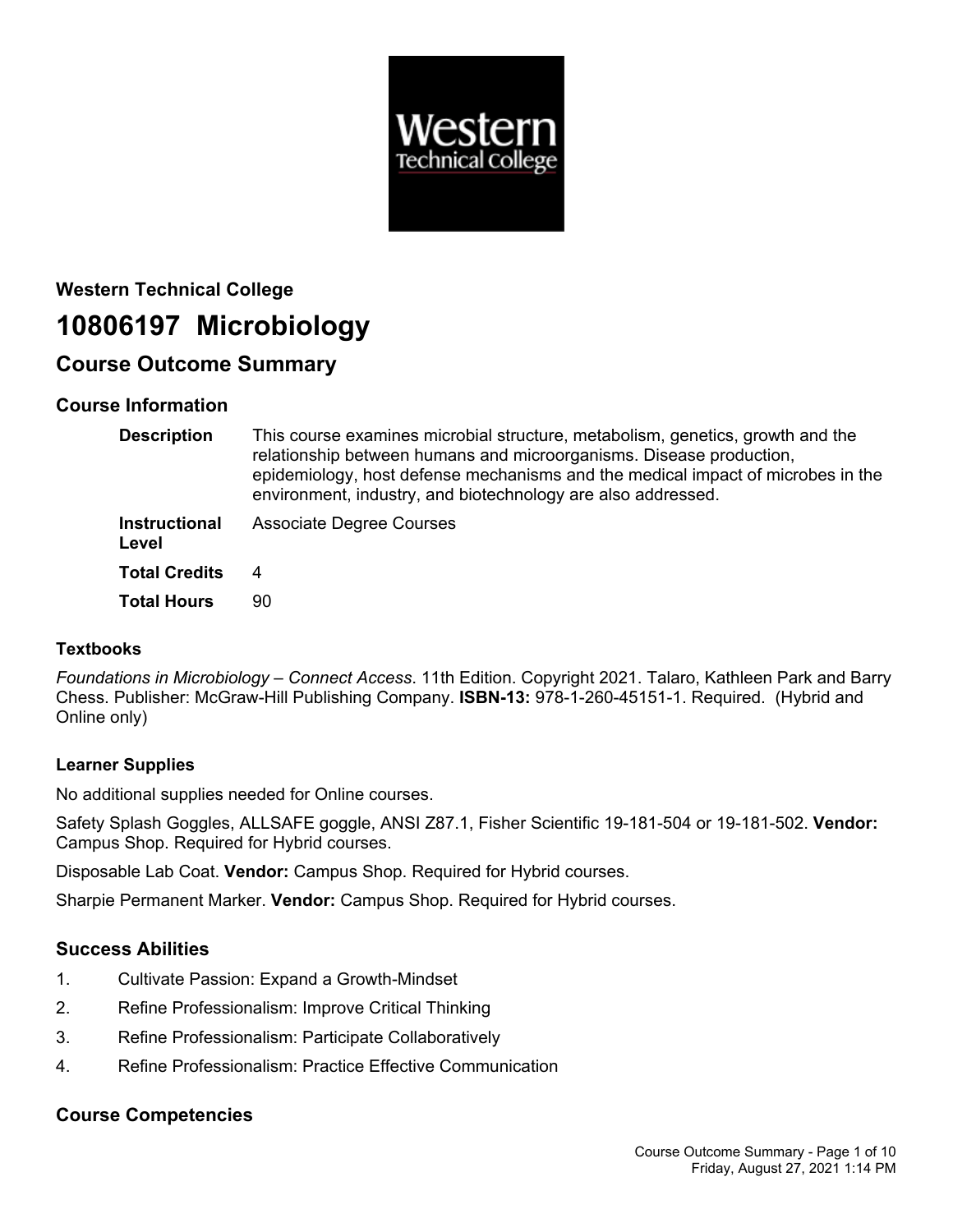### **1. Explore the history and scope of the field of microbiology.**

### **Assessment Strategies**

- 1.1. Presentation
- 1.2. Written Objective Test

### **Criteria**

### *You will know you are successful when*

- 1.1. you describe the range of organisms studied by microbiologists.
- 1.2. you relate historical events to the current understanding of microbiology.
- 1.3. you evaluate the relationship between humans and microbes.
- 1.4. you describe the scope of microbes within industrial and environmental applications.
- 1.5. you use correct writing conventions of binomial nomenclature.
- 1.6. you describe classification methods used for grouping organisms.<br>1.7. vou recognize the role of microbes in nutrient cycling.
- you recognize the role of microbes in nutrient cycling.
- 1.8. you associate laboratory tools and techniques of microbiology with their use in studying microbes.

### **Learning Objectives**

- 1.a. Describe the various types of microbes studied by microbiologists.
- 1.b. Describe historical events that led to the development of current microbiology.
- 1.c. Identify the accomplishments of select microbiologists: Leeuwenhoek, Pasteur, Koch, Semmelweis, Snow, Lister, Jenner, Nightingale, Fleming.
- 1.d. Define: spontaneous generation, germ theory, Koch's postulates.
- 1.e. Describe the various relationships between humans and microbes.
- 1.f. Summarize the use of microbes to produce dairy products and industrial products.
- 1.g. Demonstrate proper use of binomial nomenclature.
- 1.h. Describe classification methods as they apply to microbes.
- 1.i. Identify main differences among prokaryotes, eukaryotes, and viruses.
- 1.j. Describe the role of microbes in nutrient recycling.
- 1.k. Relate laboratory tools and techniques to their use in studying microbes.

### **2. Apply safe laboratory practices.**

### **Assessment Strategies**

- 2.1. Skill Demonstration
- 2.2. Performance
- 2.3. Written Product

### **Criteria**

### *You will know you are successful when*

- 2.1. you identify hazards and safety equipment in the microbiology lab.
- 2.2. you select personal protective equipment appropriate to the hazard.
- 2.3. you follow all laboratory practice expectations of the college.
- 2.4. you abide by the O.S.H.A. Guidelines, including Blood-Borne Pathogens Standards.

### **Learning Objectives**

- 2.a. Identify hazards in the microbiology lab.<br>2.b. Summarize proper use of safety equipm
- Summarize proper use of safety equipment.
- 2.c. Demonstrate proper selection and use of personal protective equipment.
- 2.d. Adhere to all laboratory safety rules according to the expectations of the college.
- 2.e. Abide by O.S.H.A. Guidelines, including Blood-Borne Pathogen Standards.

### **3. Perform microbiological laboratory procedures according to appropriate safety standards.**

### **Assessment Strategies**

- 3.1. Performance
- 3.2. Report
- 3.3. Written Objective Test
- 3.4. Skill Demonstration

### **Criteria**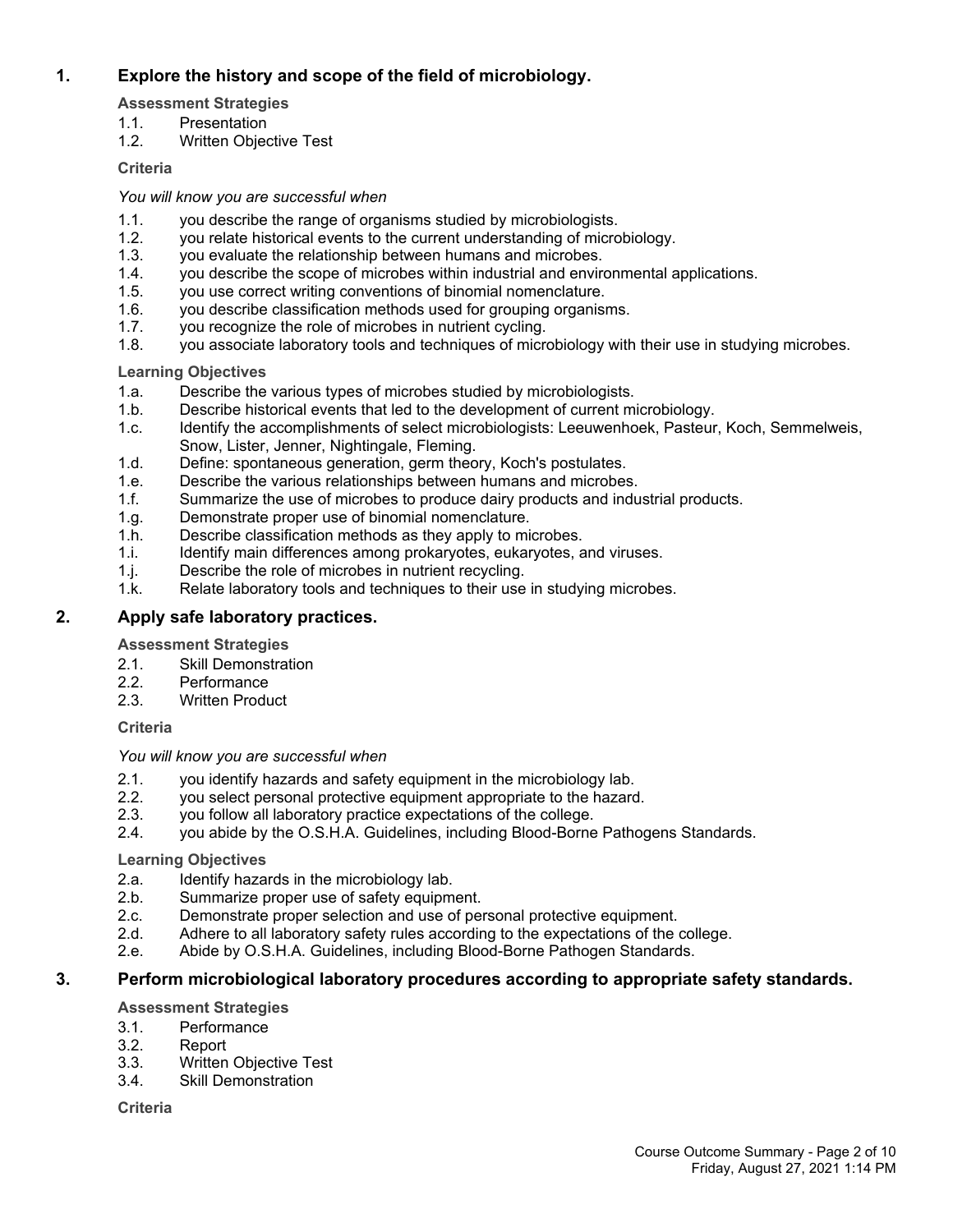*You will know you are successful when*

- 3.1. you perform wet-mount and/or hanging-drop slide preparations.
- 3.2. you perform Gram stains.
- 3.3. you perform aseptic transfers.
- 3.4. you obtain microbial samples for culture.
- 3.5. you isolate colonies and/or plaques.
- 3.6. you recognize pure and mixed cultures.<br>3.7. vou use biochemical test media or other
- 3.7. you use biochemical test media or other means of organism identification.
- 3.8. you accurately record observations and test results.
- 3.9. you correctly use appropriate laboratory equipment.
- 3.10. you use enumeration methods to calculate population density.

#### **Learning Objectives**

- 3.a. Prepare wet mount slides.
- 3.b. Prepare microbial smears for staining.
- 3.c. Perform Gram stain.
- 3.d. Describe the use of the acid-fast stain, capsule stain, flagella stain, and endospore stain.
- 3.e. Transfer bacterial cultures using aseptic techniques.
- 3.f. Obtain samples for microbial culture.
- 3.g. Streak agar plates to obtain isolated colonies.
- 3.h. Differentiate pure and mixed cultures.
- 3.i. Perform biochemical testing procedures.
- 3.j. Interpret results of biochemical procedures accurately.
- 3.k. Use appropriate laboratory equipment correctly.
- 3.l. Calculate microbial numbers in a sample.
- 3.m. Use safe laboratory practices according to the expectations of the college.

### **4. Examine microbial cells using a bright-field microscope.**

#### **Assessment Strategies**

- 4.1. Performance
- 4.2. Report
- 4.3. Written Objective Test
- 4.4. Skill Demonstration

#### **Criteria**

#### *You will know you are successful when*

- 4.1. you identify parts of the microscope and their functions.<br>4.2. vou adiust microscope for optimal viewing.
- 4.2. you adjust microscope for optimal viewing.<br>4.3. vou focus on a prepared slide sample using
- you focus on a prepared slide sample using the low, high, and oil immersion lenses.
- 4.4. you interpret microscopic observations.
- 4.5. you demonstrate care and clean-up of microscopes.
- 4.6. you contrast other types of microscopy with bright-field microscopy.
- 4.7. you use safe laboratory practices.
- 4.8. you perform microbiological laboratory procedures and techniques according to appropriate safety standards.

#### **Learning Objectives**

- 4.a. Identify the parts of the microscope.
- 4.b. Describe the function of the parts of the microscope.
- 4.c. Adjust the microscope for optimal viewing of select microbes.
- 4.d. Focus on a prepared slide using the low power and oil immersion lenses to see individual microbial cells.
- 4.e. Demonstrate proper use, care, clean-up, and storage of the microscope.
- 4.f. Compare other types of microscopy with bright-field microscopy.

### **5. Compare prokaryotic and eukaryotic cell structures and their functions.**

#### **Assessment Strategies**

- 5.1. Written Objective Test
- 5.2. Case Study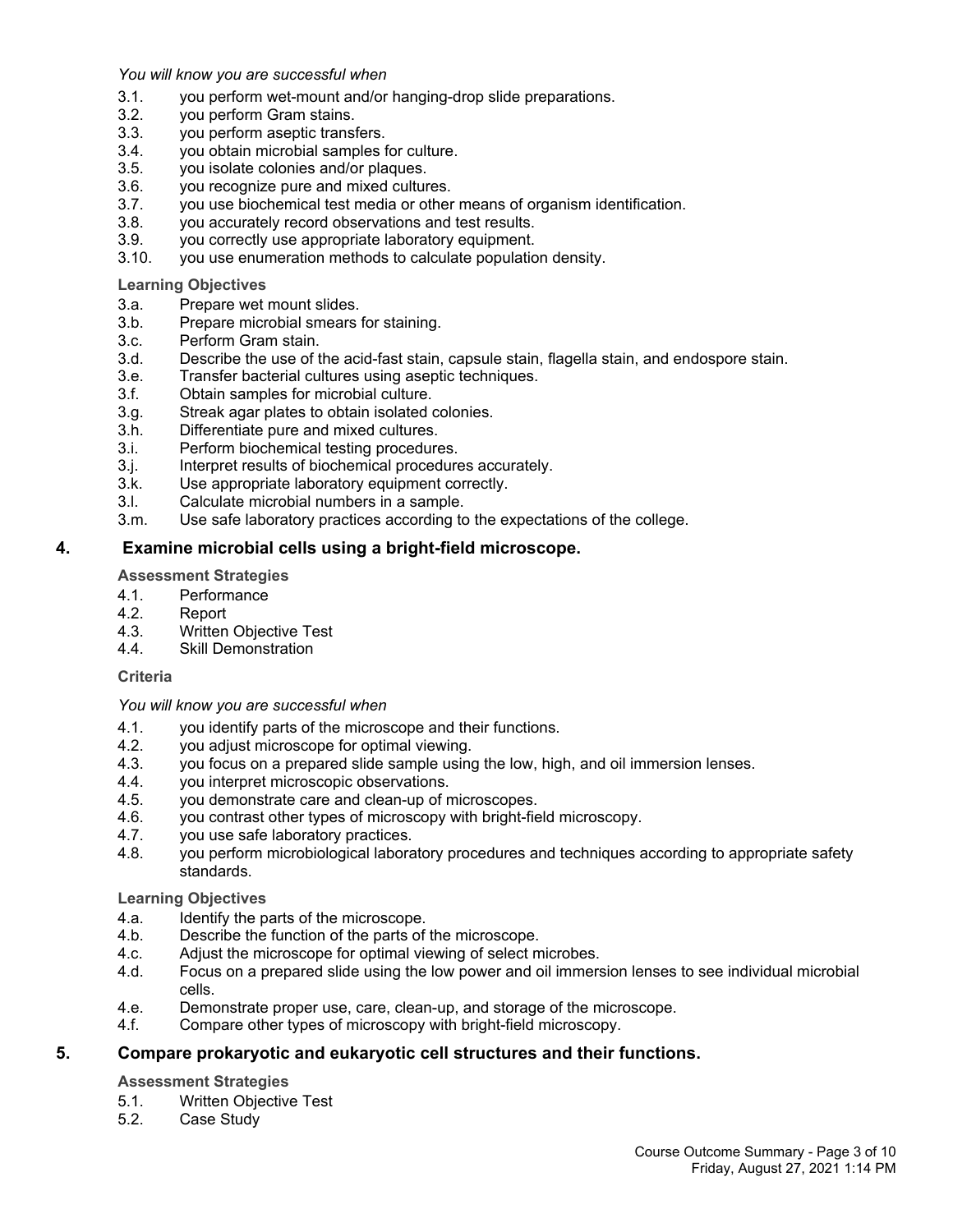### **Criteria**

### *You will know you are successful when*

- 5.1. you identify components of prokaryotic cells.
- 5.2. you identify components of eukaryotic cells.
- 5.3. you describe the functions of cellular components.
- 5.4. you contrast cellular structure and functions of prokaryotic and eukaryotic cells.
- 5.5. you contrast the size and morphology of prokaryotic and eukaryotic cells.

### **Learning Objectives**

- 5.a. Create a labeled prokaryotic cell diagram that properly locates cell structures.
- 5.b. Describe the chemical composition of prokaryotic cell structures.
- 5.c. Describe the function of prokaryotic cell structures.
- 5.d. Identify components of eukaryotic cells.
- 5.e. Contrast cell structures and functions for prokaryotic and eukaryotic cells.
- 5.f. Describe characteristics of virus particles.
- 5.g. Contrast prokaryotic Gram positive and Gram negative cell wall structure.
- 5.h. Outline the Gram stain procedure.
- 5.i. Predict the appearance of Gram-positive and Gram-negative cells at each step of the Gram stain.
- 5.j. Identify prokaryotic cell shape using proper terminology.
- 5.k. Describe the steps in endospore formation.
- 5.l. Correlate endospore characteristics with the significance of endospore presence in medical facilities.
- 5.m. List sporicidal methods.
- 5.n. Define sterility as it applies to microbes.

### **6. Explain microbial growth requirements and key microbial metabolic processes.**

### **Assessment Strategies**

- 6.1. Performance
- 6.2. Written Objective Test

### **Criteria**

### *You will know you are successful when*

- 6.1. you describe the phases of microbial growth.
- 6.2. you describe factors which affect microbial growth.
- 6.3. you describe microbial growth characteristics on various media including enriched, selective, and differential media.
- 6.4. you describe the role of enzymes in living organisms.
- 6.5. you differentiate among organisms on the basis of their ability to metabolize different substances.
- 6.6. you define the role and output of glycolysis, fermentation, aerobic, and anaerobic respiration in organism metabolism.
- 6.7. you define aerobic, anaerobic, capnophilic, microaerphilic, and facultatively anaerobic.

- 6.a. Describe the phases of the microbial growth curve: lag, log, stationary, death.
- 6.b. Describe chemical requirements for microbial growth.
- 6.c. Describe physical requirements for microbial growth.
- 6.d. Predict changes in microbial growth within and beyond preferred ranges for temperature, pH, moisture, and oxygen availability.
- 6.e. Explain the function of superoxide dismutase, catalase, and peroxidase.
- 6.f. Define: autotroph, phototroph, chemotroph, heterotroph.
- 6.g. Define: psychrophile, mesophile, thermophile, halophile.
- 6.h. Define: aerobe, anaerobe, facultative anaerobe, microaerophile, capnophile.
- 6.i. Describe enriched media, selective media, and differential media.
- 6.j. Describe microbial growth characteristics on enriched, selective, and differential media.
- 6.k. Describe the role of enzymes in biochemical reactions.<br>6.l. Describe the roles of ATP, NADH, and FADH2 in micro
- Describe the roles of ATP, NADH, and FADH2 in microbial metabolism.
- 6.m. Outline the process and products of glycolysis in microbial metabolism.
- 6.n. Outline the process and products of microbial fermentation.
- 6.o. Outline the process and products of aerobic and anaerobic respiration in microbial metabolism.
- 6.p. Compare energy yield among fermentation, aerobic, and anaerobic respiration processes.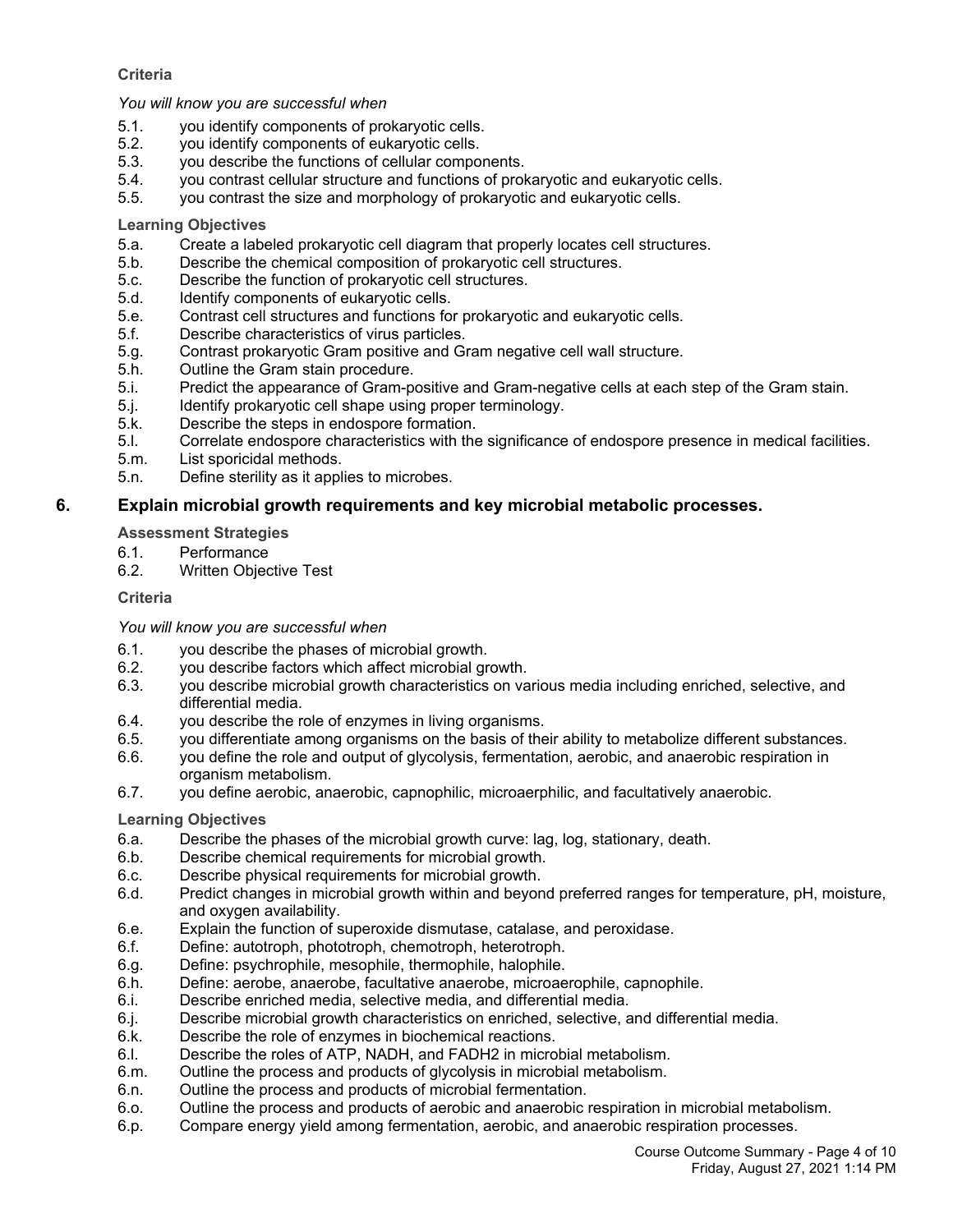- 6.q. Describe the process of binary fission.
- 6.r. Define generation time.

### **7. Classify bacteria based on differentiating characteristics.**

### **Assessment Strategies**

- 7.1. Performance
- 7.2. Written Objective Test
- 7.3. Skill Demonstration
- 7.4. Report

### **Criteria**

### *You will know you are successful when*

- 7.1. you evaluate the results of differential stain techniques.
- 7.2. you describe bacteria based on microscopic and macroscopic morphology.<br>7.3. you evaluate the growth of organisms on enriched, selective and differential
- you evaluate the growth of organisms on enriched, selective and differential media.
- 7.4. you recognize environments necessary for growth.
- 7.5. you describe the use of differential tests in identifying bacteria.
- 7.6. you assign bacteria to taxonomic groups based on characteristics.

### **Learning Objectives**

- 7.a. Describe Gram sain results using proper terminology.
- 7.b. Distinguish acid fast bacilli from non-acid fast cells.
- 7.c. Distinguish microbial capsules, flagella, and endospores as observed in prepared slides.
- 7.d. Describe colony morphology accurately.
- 7.e. Interpret reactions observed on enriched, selective, and differential media.
- 7.f. Discuss the benefits to a microbiologist of using enriched, selective, and differential media to isolate microbes from a sample.
- 7.g. Describe optimal environmental requirements for microbial growth.
- 7.h. Explain the conversion of biochemical substrates into products by microbes.
- 7.i. Describe the appearance of positive biochemical reactions.
- 7.j. Utilize dichotomous keys for classification of microbes.
- 7.k. Identify microbes based on morphology and biochemical reactions.

### **8. Assess the impact of microbial genetics on humans and the environment.**

### **Assessment Strategies**

- 8.1. Drawing or Illustration
- 8.2. Written Product

### **Criteria**

### *You will know you are successful when*

- 8.1. you outline the processes of DNA replication, transcription and translation.
- 8.2. you differentiate among types of mutation and their impact.
- 8.3. you describe how bacteria can acquire new genetic information.
- 8.4. you describe the role of microbial genetics in biotechnology and molecular diagnostics.
- 8.5. you explain the impact of gene transfer on the spread of antibiotic resistance.

- 8.a. Define chromosome, plasmid, genome.
- 8.b. Define genotype and phenotype.
- 8.c. Describe the structure of DNA.
- 8.d. Outline the process of DNA replication.
- 8.e. Define complementary base pairs, codon, and anticodon.
- 8.f. Describe the functions of rRNA, mRNA, tRNA.
- 8.g. Generate a segment of mRNA through transcription given a DNA sequence.
- 8.h. Generate a segment of amino acid chain through translation using the transcribed mRNA.
- 8.i. Define wild type and mutant strain.
- 8.j. Compare the phenotypes of mutant strains to the phenotype of wild type microbes.
- 8.k. Define genetic recombination in microbes.
- 8.l. Describe the processes of transformation, transduction, and conjugation.
- 8.m. Explain the impact of microbial genetic transfer to the spread of antimicrobial resistance and increases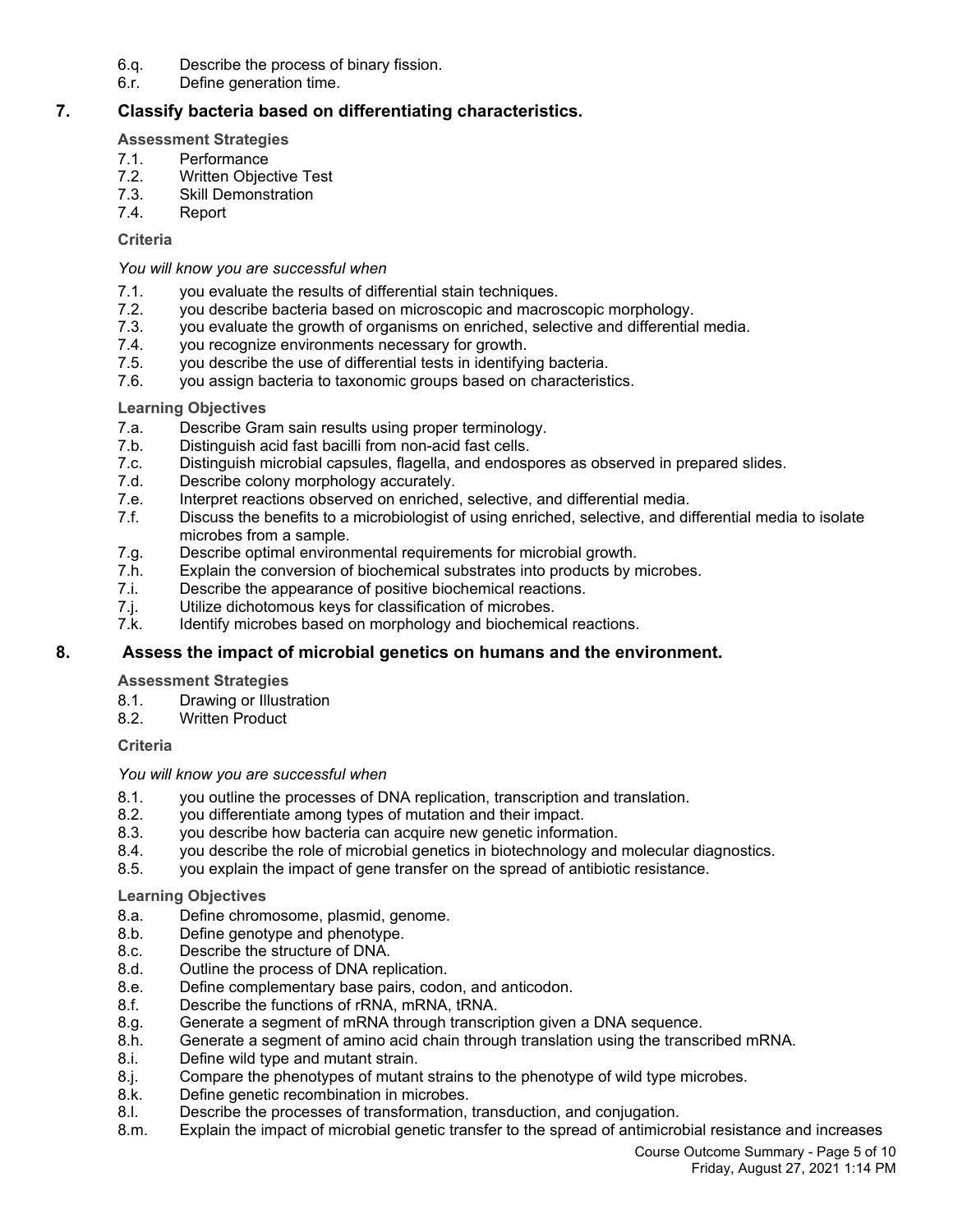in virulence.

8.n. Describe the role of microbial genetics in biotechnology and molecular diagnostics.

### **9. Evaluate processes to control the growth of microbes in the body and in the environment.**

### **Assessment Strategies**

- 9.1. Written Product
- 9.2. Case Study
- 9.3. Performance

### **Criteria**

### *You will know you are successful when*

- 9.1. you differentiate between disinfection and sterilization.
- 9.2. you compare methods of disinfection and sterilization.
- 9.3. you describe modes of action of antibacterial agents.<br>9.4. vou differentiate between broad-spectrum and narrow
- you differentiate between broad-spectrum and narrow-spectrum agents.
- 9.5. you describe mechanisms of antibiotic resistance.
- 9.6. you identify issues to consider in administering antimicrobial therapies.
- 9.7. you interpret the results of susceptibility testing procedures.

### **Learning Objectives**

- 9.a. Differentiate between disinfection and sterilization.
- 9.b. Describe chemical and physical methods of disinfection.
- 9.c. Describe chemical and physical methods of sterilization.
- 9.d. Define the mode of action of antibacterial agents.
- 9.e. Describe modes of action for select antibacterial agents.
- 9.f. Differentiate between broad-spectrum and narrow-spectrum agents.
- 9.g. Describe mechanisms of antibiotic resistance.
- 9.h. Describe natural selection as it applies to antimicrobial therapy.
- 9.i. Identify issues for consideration in administering antimicrobial therapies.
- 9.j. Perform antimicrobial susceptibility testing.
- 9.k. Interpret results of antimicrobial susceptibility testing.

### **10. Summarize pathogenic and non-pathogenic host-microbe interactions.**

#### **Assessment Strategies**

- 10.1. Written Objective Test
- 10.2. Written Product

#### **Criteria**

#### *You will know you are successful when*

- 10.1. you examine symbiotic relationships between humans and microbes.
- 10.2. you identify mechanisms by which microbes cause disease.
- 10.3. you identify the stages of an infectious disease.
- 10.4. you identify the causes of hospital-acquired infections.
- 10.5. you describe the methods of infection control in clinical settings.
- 10.6. you describe the ubiquity of microbes.
- 10.7. you examine the role of opportunists in human disease.
- 10.8. you differentiate among terms used to explain characteristics of infectious disease.

- 10.a. Define symbiosis, mutualism, commensalism, parasitism.
- 10.b. Describe ubiquity of microbes.
- 10.c. Describe relationship between humans and normal flora.
- 10.d. List predominant normal flora found in select body sites.
- 10.e. Define portal of entrance, portal of exit.
- 10.f. List methods of attachment used by microbes.
- 10.g. Define virulence, virulence factors, pathogen, and opportunist.
- 10.h. Describe ways microbes evade host immune systems.
- 10.i. Contrast exotoxins and endotoxins.<br>10.i. Describe the circumstances under v
- Describe the circumstances under which opportunists cause disease.
- 10.k. List the stages of infectious disease.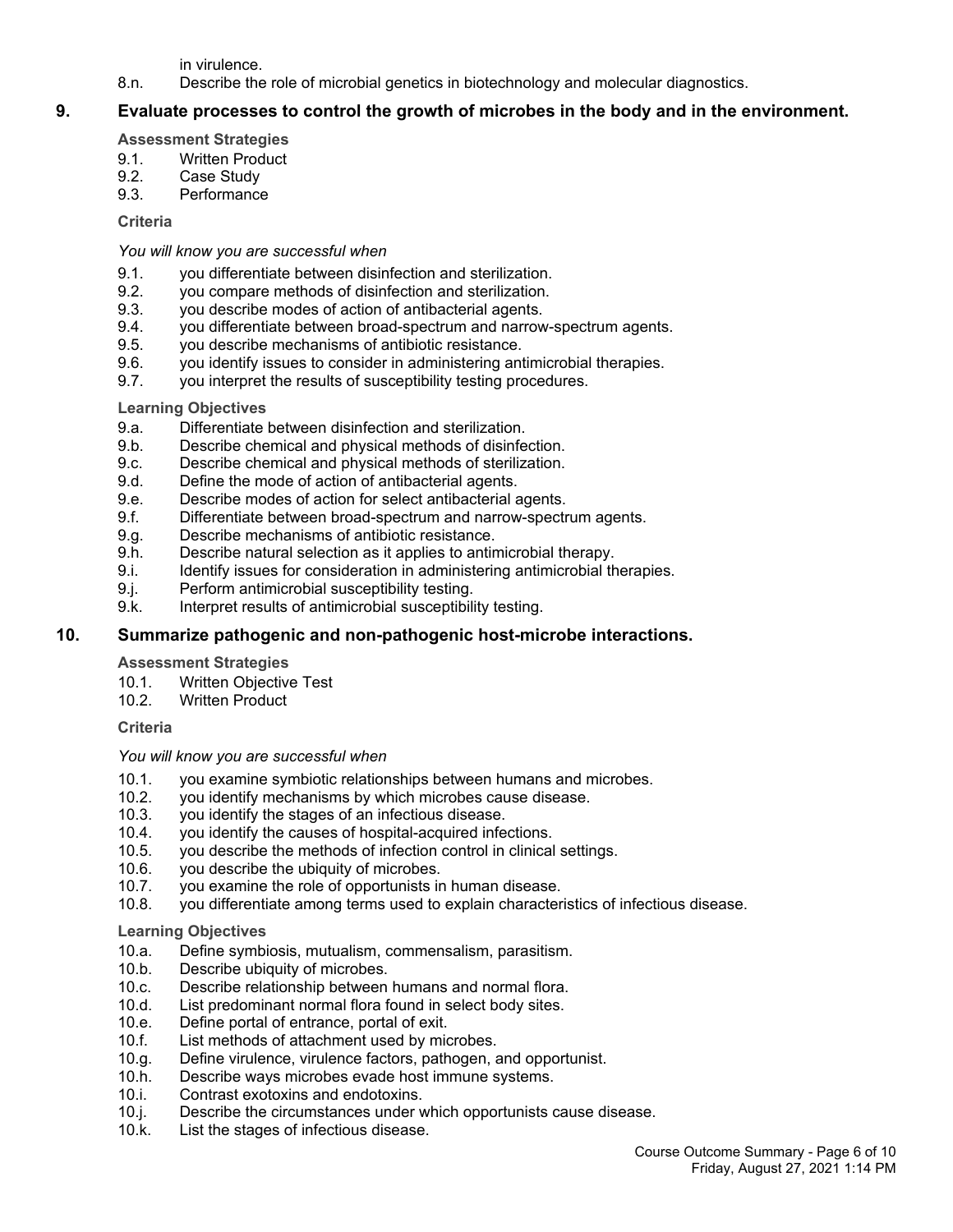- 10.l. Characterize the stages of infectious disease.
- 10.m. Define nosocomial infection.
- 10.n. Identify causes of nosocomial infection.
- 10.o. Describe methods of infection control in the medical setting.
- 10.p. Define morbidity, mortality, subclinical disease, asymptomatic disease.
- 10.q. Contrast acute and chronic disease.
- 10.r. Contrast primary and secondary disease.

### **11. Analyze patterns of microbial disease transmission using principles of epidemiology.**

#### **Assessment Strategies**

- 11.1. Written Objective Test
- 11.2. Case Study
- 11.3. Project

### **Criteria**

#### *You will know you are successful when*

- 11.1. you compare communicable and noncommunicable diseases.
- 11.2. you identify possible reservoirs of infection.
- 11.3. you examine various modes of disease transmission.
- 11.4. you differentiate between sporadic, endemic, epidemic, and pandemic conditions.
- 11.5. you evaluate the effect of herd immunity on disease transmission.
- 11.6. you describe methods of controlling disease outbreaks.
- 11.7. you explore new and re-emerging infectious disease agents.

### **Learning Objectives**

- 11.a. Define reservoir.
- 11.b. Describe possible reservoirs of infection.
- 11.c. Contrast communicable vs. noncommunicable disease; sporadic, epidemic, endemic, pandemic disease.
- 11.d. Contrast direct and indirect disease transmission.
- 11.e. List examples of direct disease transmission.
- 11.f. List examples of indirect disease transmission.
- 11.g. Define herd immunity.
- 11.h. Evaluate effects of her immunity on disease transmission.
- 11.i. Describe methods to control disease outbreaks.
- 11.j. Explore new and re-emerging microbial pathogens.

### **12. Summarize host defense mechanisms.**

#### **Assessment Strategies**

- 12.1. Written Objective Test
- 12.2. Case Study

#### **Criteria**

#### *You will know you are successful when*

- 12.1. you distinguish between specific and non-specific host defenses.
- 12.2. you identify non-specific host defense mechanisms.
- 12.3. you identify the processes of natural, artificial, passive, and active immunity.
- 12.4. you describe antigen-antibody interactions.
- 12.5. you differentiate between humoral and cell-mediated immunity.
- 12.6. you explain the role of memory cells in lasting immunity.

- 12.a. Contrast non-specific and specific host defense.
- 12.b. Describe non-specific first line host defense mechanisms including physical and chemical barriers to microbes.
- 12.c. Describe the action of lysozyme.
- 12.d. Describe non-specific second line host defense mechanisms including phagocytosis, complement, interferon, leukocytes, inflammation, and fever.
- 12.e. Define antigen.
- 12.f. Characterize classes of antibodies.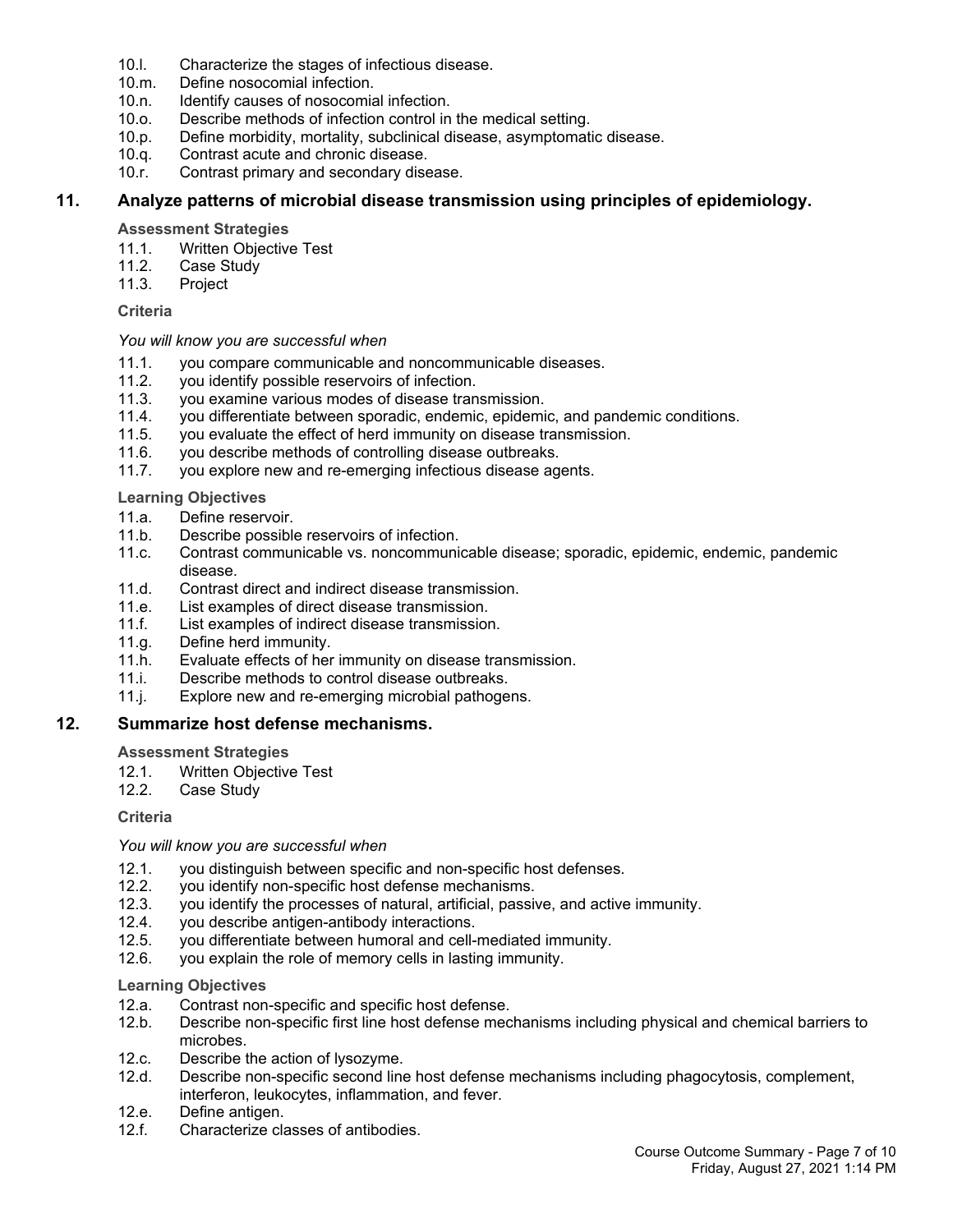- 12.g. Describe antigen-antibody interactions.
- 12.h. Define neutralization, opsonization, agglutination, precipitation as they apply to antigen-antibody interactions.
- 12.i. Describe the process of humoral immune defense.
- 12.j. List potential targets of humoral immune defense.<br>12.k. Define the roles of antigen-processing cells, T help
- Define the roles of antigen-processing cells, T helper lymphocytes, B lymphocytes, and plasma cells in antibody production.
- 12.l. Describe the role of memory cells in lasting specific host immunity.
- 12.m. Describe the process of cell-mediated immune defense.
- 12.n. List potential targets of cell-mediated immune defense.
- 12.o. Define roles of antigen-processing cells, T helper lymphocytes, and T cytotoxic lymphocytes in cellmediated immune defense.
- 12.p. Identify the processes of natural, artificial, active and passive immunity.
- 12.q. List examples of natural, artificial, active and passive immunity.

### **13. Evaluate immunopathology and immunological applications.**

### **Assessment Strategies**

- 13.1. Written Objective Test
- 13.2. Performance
- 13.3. Report

### **Criteria**

### *You will know you are successful when*

- 13.1. you describe use of vaccines and immune globulins to confer specific immunity.
- 13.2. you differentiate among the types of hypersensitivity.
- 13.3. you explain the health consequences of immune hypersensitivity.
- 13.4. you describe the consequences of immune system dysfunction.
- 13.5. you identify immunological methods of diagnosing infectious disease.

### **Learning Objectives**

- 13.a. Contrast attenuated vaccine, inactivated vaccine, and toxoid.
- 13.b. Describe the process and outcome of vaccination.
- 13.c. Define immediate hypersensitivity.
- 13.d. Describe the process and outcome of immediate hypersensitivity.
- 13.e. Describe treatments for immediate hypersensitivity.
- 13.f. Define cytotoxic hypersensitivity.
- 13.g. Describe the process and outcome of ABO transfusion reaction.
- 13.h. Predict the outcome of transfusion of like and unlike red blood cell ABO antigens.
- 13.i. Describe the process and outcome of Hemolytic Disease of the Newborn.
- 13.j. Predict the outcome of various combinations of Rh positive or negative mother and fetus.
- 13.k. Describe the method and rationale for prevention of Hemolytic Disease of the Newborn.
- 13.l. Define auto-immune reactions.
- 13.m. List auto-immune diseases.
- 13.n. Discuss the relationship between auto-immune diseases and microbial infections.
- 13.o. Define delayed hypersensitivity.
- 13.p. Describe the process of delayed hypersensitivity.
- 13.q. List examples of manifestations of delayed hypersensitivities.
- 13.r. Discuss the use of the Mantoux/ PPD TB skin test.
- 13.s. Identify immune system dysfunction.
- 13.t. Correlate antigen-antibody interactions to serological lab testing.

### **14. Correlate select bacteria with human infectious disease.**

#### **Assessment Strategies**

- 14.1. Written Objective Test
- 14.2. Case Study
- 14.3. Project
- 14.4. Report

**Criteria**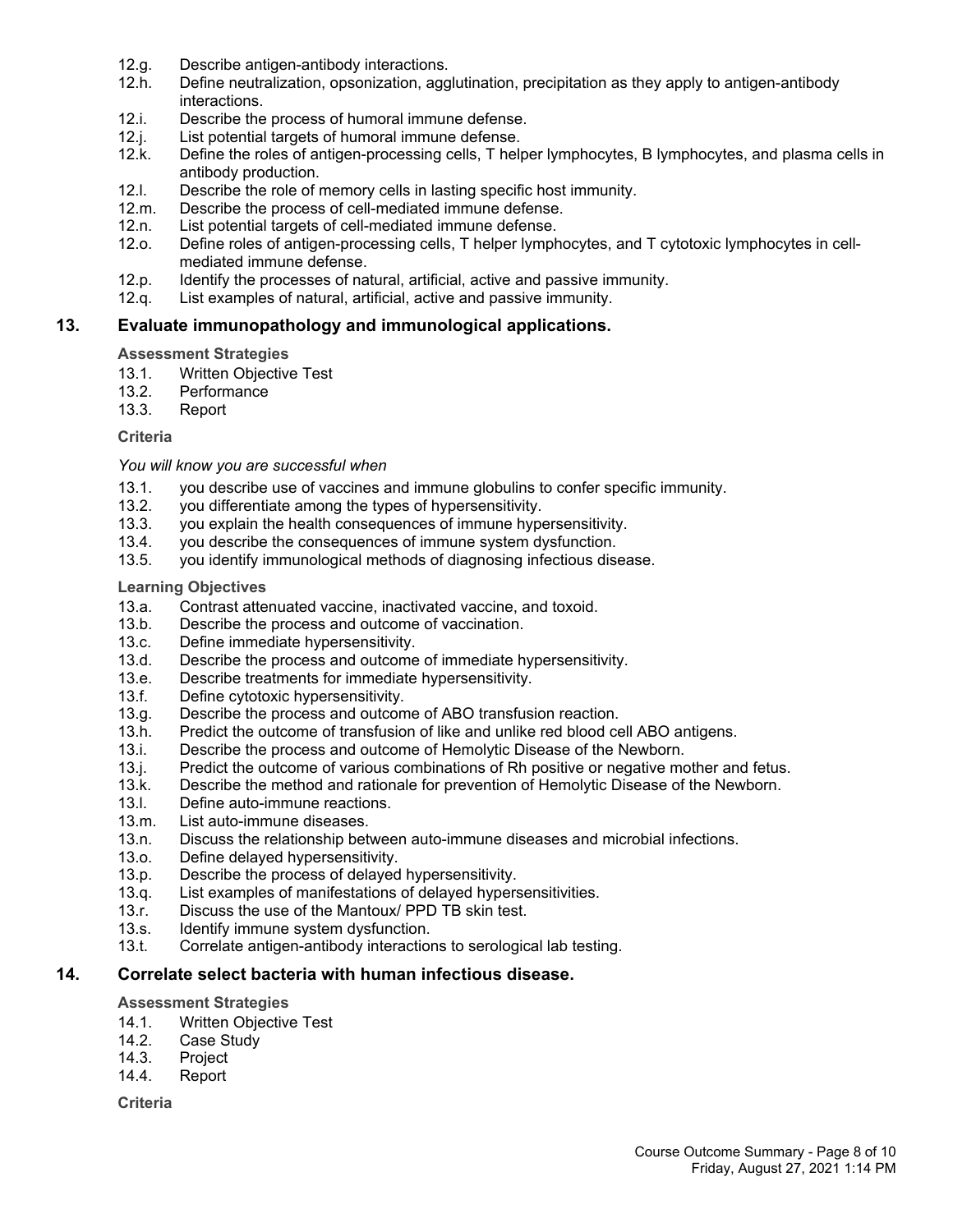*You will know you are successful when*

- 14.1. you describe microbial characteristics for select organisms.
- 14.2. you describe disease signs and symptoms for select organisms.
- 14.3. you describe disease transmission, diagnosis, treatment, and prevention for select organisms.

**Learning Objectives**

- 14.a. Describe disease signs and symptoms, transmission, diagnosis, treatment, and prevention for select Gram-positive bacteria.
- 14.b. Describe reservoirs and characteristics for select Gram-positive cocci.
- 14.c. Describe reservoirs and characteristics for select Gram-positive bacilli.
- 14.d. Describe disease signs and symptoms, transmission, diagnosis, treatment, and prevention for select Gram-negative bacteria.
- 14.e. Describe reservoirs and characteristics for select Gram-negative cocci.
- 14.f. Describe reservoirs and characteristics for select Gram-negative bacilli.
- 14.g. Differentiate Enterobacteriaceae from non-Enteric pathogens.
- 14.h. Describe disease signs and symptoms, transmission, diagnosis, treatment, and prevention for select unusual bacteria.
- 14.i. Describe reservoirs and characteristics for select unusual bacteria.
- 14.j. Differentiate between food borne intoxication and food borne infection.
- 14.k. Describe methods to control food and water borne disease.
- 14.l. List bacterial pathogens which show particular resistance to antibiotics.
- 14.m. Describe the life cycle of Chlamydial organisms.
- 14.n. Characterize the stages of infection for the bacteria that cause syphyllis and Lyme disease.
- 14.o. List the bacterial pathogens most often implicated in nosocomial infections.
- 14.p. List the bacterial pathogens most often implicated in neonatal infections.
- 14.q. List the bacterial pathogens which are reportable to public health agencies.

### **15. Correlate select fungi and parasites with human infectious disease.**

#### **Assessment Strategies**

- 15.1. Written Product
- 15.2. Case Study

#### **Criteria**

#### *You will know you are successful when*

- 15.1. you define eukaryotic parasites.
- 15.2. you describe characteristics of select fungi.
- 15.3. you describe characteristics of select protists and helminths.<br>15.4. vou describe disease signs and symptoms for select organise
- you describe disease signs and symptoms for select organisms.
- 15.5. you describe disease transmission, diagnosis, treatment, and prevention of select organisms.

#### **Learning Objectives**

- 15.a. Describe eukaryotic parasites.
- 15.b. Describe conditions that determine progression of exposure to fungal microbes to disease by fungal microbes.
- 15.c. Discuss fungal opportunistic pathogens.
- 15.d. Describe reservoir and characteristics of select fungi.
- 15.e. Describe disease signs and symptoms, transmission, diagnosis, treatment, and prevention of select fungi.
- 15.f. Define protozoa and helminth pathogens.
- 15.g. Describe parasitic forms of protists and helminths.
- 15.h. Correlate parasitic forms with signs and symptoms of disease.
- 15.i. Outline select parasitic life cycles.
- 15.j. List protozoan pathogens most often implicated in neonatal infections.
- 15.k. Describe disease signs and symptoms, transmission, diagnosis, treatment, and prevention of select protists and helminths.
- 15.l. Describe reservoir and characteristics of select protists and helminths.

### **16. Correlate select viruses and prions with human infectious disease.**

#### **Assessment Strategies**